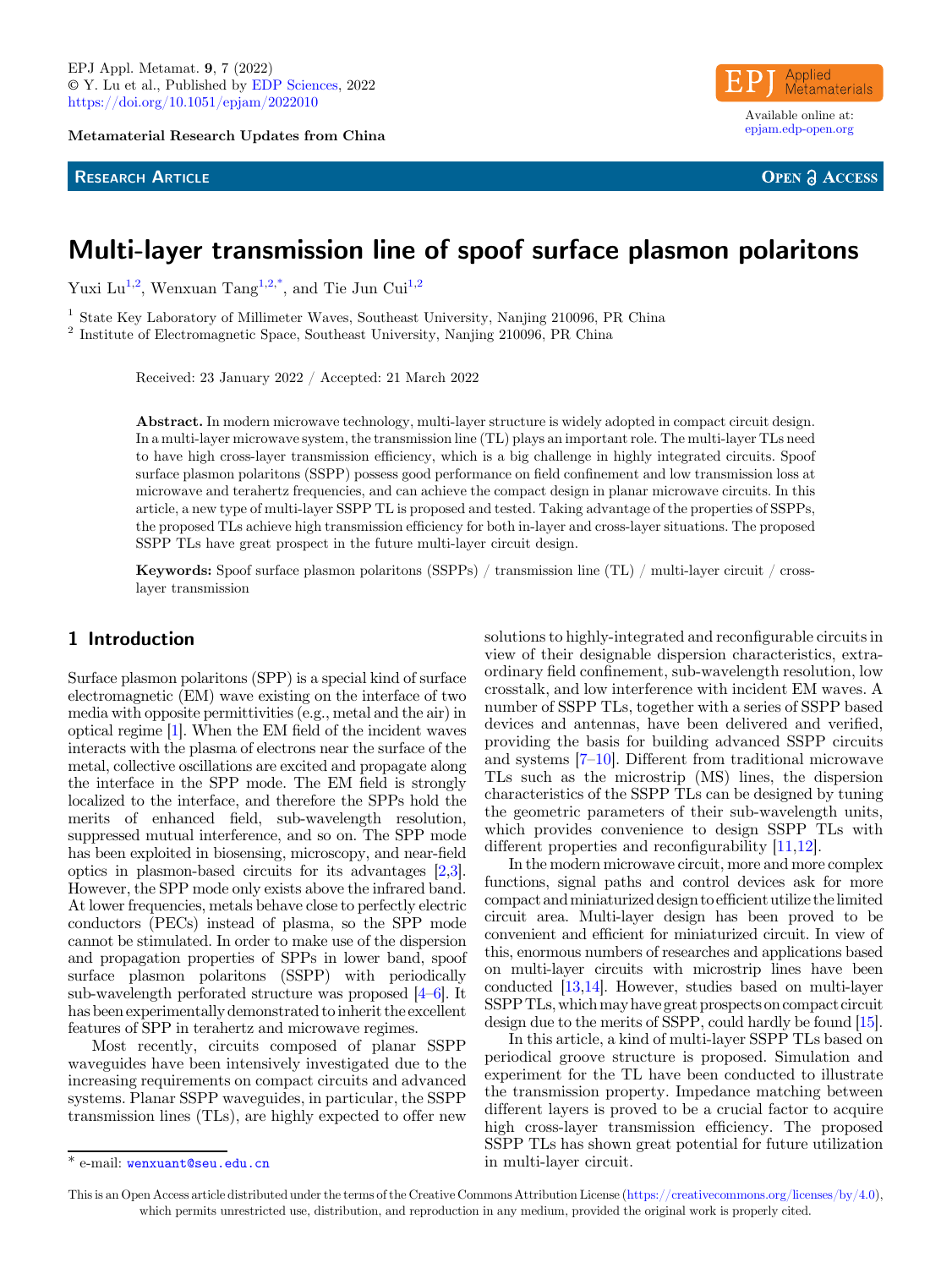

Fig. 1. (a) Sub-wavelength unit in the top copper layer. (b) Subwavelength unit in the second copper layer. (c) Dispersion curves of the SSPP TLs in different layers.

#### 2 Methodology

In the multi-layer SSPP TL, three layers of 0.018 mm-thick copper conductor are separated by two layers of Rogers RT5880 substrate. The top two layers of copper are groove structures with sub-wavelength units, on which the SSPP waves are supported to propagate. The bottom layer is the ground. Dispersion and transmission properties of the SSPP TL are controlled by the geometry parameters of the units, and in view of this, the units in different copper layers and their dispersion properties are analyzed firstly. Eigen-mode Solver in the commercial software CST Microwave Studio is used to calculate the dispersion curves of the SSPP TL in different layers, in particular, the wider TL in the top layer of copper (see Fig. 1a) and the narrower one in the second layer of copper between two substrates (see Fig. 1b).

Dispersion curves of the units in different layers are plotted in Figure 1c, in which  $\beta$  represents the propagation constant and p the period in each layer. It can be noted that the propagation constants of the SSPPs are larger than that of light, and the dispersion curves deviate more with frequency getting higher, indicating that SSPPs hold the features of strong field localization. For the sub-wavelength unit in Figure 1a, the period, maximum line width, groove depth and tooth width are  $p_1 = 0.90$  mm,  $w_1 = 1.64$  mm,  $d_1 = 0.36$  mm, and  $a_1 = 0.50$  mm, respectively, while for the unit in Figure 1b, these values are  $p_2 = 0.36$  mm,  $w_2 =$ 0.76 mm,  $d_2 = 0.21$  mm, and  $a_2 = 0.22$  mm. The different parameters in different layers are optimized and adopted to realize the impedance matching between different layers. It should be pointed out that although the dispersion curves of the SSPP TLs in different layers are different, impedance matching can be achieved with cross-layer transition as long as the impedances are matched at the interface of the two different SSPP units (which are at the cross-layer



Fig. 2. The proposed multi-layer SSPP TL. (a) Top view of the top copper layer. (b) Top view of the second copper layer. (c) Sketch of the layer structure.

transition) [[16\]](#page-4-0). Moreover, in this study we find that the line widths  $(w_1 \text{ and } w_2)$  are the most important factor to be optimized for high-efficiency transmission, as demonstrated in simulation and experiment.

The designed SSPP TL is shown in Figure 2. The dielectric constant of RT5880 is 2.2, the loss tangent is 0.0037, and the thickness is 0.254 mm. The first and the second layers of SSPP TLs are connected by hollowcylinder shaped via holes. The radius and inner wall thickness of the via holes are 0.15 mm and 0.025 mm respectively, while the distance between the edges of the via and the surrounded pad is at least 0.1 mm. The line widths of the top layer  $(w_1)$  and the second layer  $(w_2)$  are respectively 1.64 mm and 0.76 mm, which are exactly the line widths for 50  $\Omega$  microstrip at each layer. Because the SSPP TL is fed with the microstrip lines (shown as Part I in Fig. 2) and matched at the cross-layer transition, impedance matching is also guaranteed for the SSPP TLs with the values of  $w_1$  and  $w_2$ , which will be further verified by the simulation and experimental results below. As a whole, the multi-layer SSPP TL is composed of three parts as denoted in Figure 2. Part I is the 50  $\Omega$  microstrip line that is connected to the external feeding port. Part II is gradient grooves for impedance and momentum transition between microstrip line and SSPP TL. Part III is the uniform SSPP TL in two copper layers. The scattering parameters (S-parameters) with different  $w_1$  and  $w_2$  of the SSPP TLs simulated by CST Microwave Studio are shown in[Fig. 3.](#page-2-0) It can be observed that the transmission coefficient  $(S21)$  is higher than  $-1.5$  dB and the reflection coefficient  $(S11)$  is lower than −17 dB from 0–40 GHz when the impedance of the two layers are matched to  $50\Omega$  (case A). In contrast, when impedance matching is not satisfied, e.g., in case B, C, and D in [Figure 3,](#page-2-0) S-parameters will obviously deteriorate. Therefore, it can be concluded that the impedance matching is the most important factor that should be firstly considered in cross-layer design for SSPP TLs.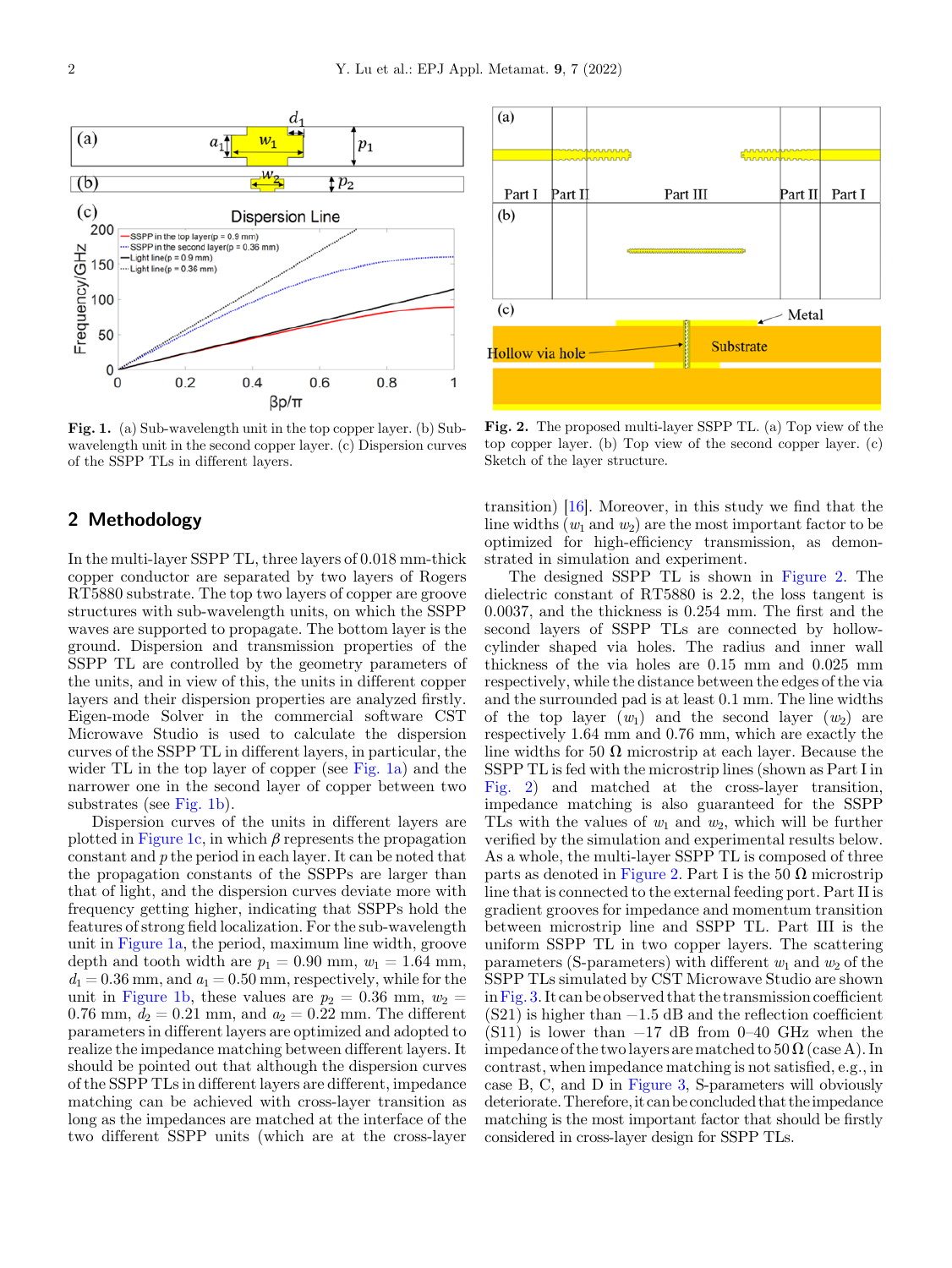<span id="page-2-0"></span>

Fig. 3. S-parameters for SSPP TLs with different line widths  $w_1$ and  $w_2$  for different layers. Case A ( $w_1 = 1.64$  mm,  $w_2 = 0.76$  mm), Case B ( $w_1 = 1.64$  mm,  $w_2 = 1.20$  mm), Case C ( $w_1 = 1.64$  mm,  $w_2 = 1.64$  mm), Case D ( $w_1 = 1.20$  mm,  $w_2 = 0.76$  mm). (The depths of the SSPP units proportionally change with the line widths).

#### 3 Simulation and experiment

To verify the performance of the proposed multi-layer SSPP TL, numerical simulations for six different TLs with different numbers of via holes and units as listed in [Table 1](#page-3-0) have been conducted. The simulated S-parameters are shown in Figure 4a and 4b. For all TLs, S21 are all higher than –1.5 dB, and S11 are all lower than –13 dB from 0 to 40 GHz, exhibiting good transmission and low reflection. Comparing different cases, the S21 for the TLs with 4 via holes (Cases 4, 5, 6) are slightly lower than the corresponding ones with 2 via holes (Cases 1, 2, 3). Around 15 GHz, each via hole will bring about 0.02 dB transmission loss. Comparing the differences of S21 between Case 1 and Case 2, and between Case 4 and Case 5, the insertion loss in the second layer SSPP TL is about 0.12 dB/cm around 15 GHz. Similarly, comparing the differences of S21 between Case 1 and Case 3, and between Case 4 and Case 6, the insertion loss of the top layer SSPP TL is about 0.14 dB/cm around 15 GHz. The transmission loss per unit length of the top layer is slightly higher than that of the second layer, which may be due to the energy loss to the free space. However, as the frequency goes higher, the losses of the via holes and the SSPP TLs will increase. In the frequency range of 20–40 GHz, the maximum loss of each via hole is about 0.21 dB, and the transmission losses in the top layer and the second one is 0.40 dB/cm and 0.45 dB/cm respectively. The average transmission loss in the second layer will be slightly higher than that in the top layer at high frequencies, e.g.  $30-40$  GHz, which may be mainly due to the increases of substrate loss at high frequencies. From the electric field distribution in Figure 4c, which shows the electric field for Case 2 at 20 GHz, it is also confirmed that the SSPP wave propagates with high efficiency for both inlayer and cross-layer situations.

Samples of the six different SSPP TLs are all manufactured and tested, and the testing platform is shown in [Figure 5](#page-3-0). The top substrate layer and the second conductor layer are bonded by 0.1 mm-thick polypropylene glue, with its dielectric constant being 2.8. Two weld-free



Fig. 4. (a) The simulated S21 for the 6 cases of the SSPP TLs. (b) The simulated S11 for the 6 cases of the SSPP TLs. (c) The simulated electric field distribution of the multi-layer SSPP TL (Case 2 at 20 GHz).

joint connectors are used to feed the SSPP TLs, and A 0–40 GHz Agilent Vector Network Analyzer (VNA) is the test apparatus. [Figure 6](#page-3-0) shows the measurement results of the six SSPP TLs. It can be observed that, the measured S-parameters agree well with the simulation in the low frequency band, and get worse over 20 GHz. The transmission coefficients (S21) for all the cases are higher than –3 dB below 20 GHz, except for Case 4 over 18 GHz. And then, the insertion losses are less than 6 dB up to 30 GHz and 10 dB up to 40 GHz for most cases. As for the reflection coefficients, S11 is less than –10 dB below 20 GHz for all cases and less than –5 dB up to 40 GHz for most cases. The deterioration in high frequency band may be attributed to the machining error and sample assembly, and also the loss of substrate and glue at high frequencies. Nevertheless, the multi-layer SSPP TL possesses great transmission and low reflection below 20 GHz, and therefore becomes a good candidate of new-type multilayer transmission line.

## 4 Conclusion

In this article, a multi-layer SSPP TL is proposed to achieve high-efficiency cross-layer transmission. The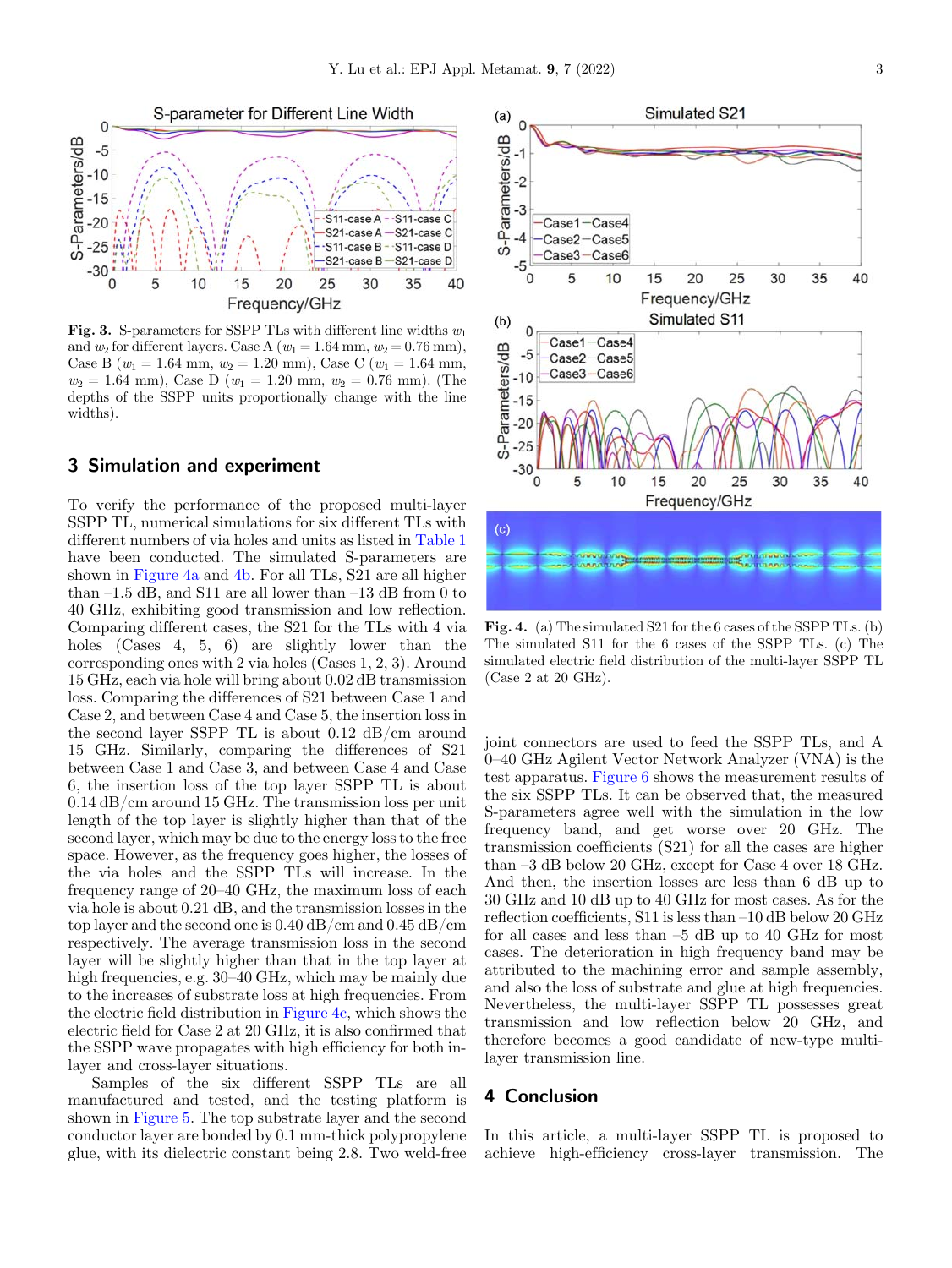|                  | Number of via<br>holes | Number of SSPP units in<br>the top layer | Number of SSPP units in<br>the second layer | Total<br>length (mm) |
|------------------|------------------------|------------------------------------------|---------------------------------------------|----------------------|
| Case 1           |                        | 12                                       | 20                                          | 50.40                |
| Case 2           |                        | 12                                       | 50                                          | 61.20                |
| Case 3           |                        | 24                                       | 20                                          | 61.20                |
| Case 4           |                        | 12                                       | 20                                          | 50.40                |
| Case 5           |                        | 12                                       | 50                                          | 61.20                |
| $\text{Case } 6$ |                        | 24                                       | 20                                          | 61.20                |

<span id="page-3-0"></span>Table. 1. Cases of Multi-Layer SSPP TLs.



Fig. 5. (a, b) The test system of the experiment. (c) The measured samples of the 6 cases. The samples of case 1 to case 6 are arranged in order from the top to the bottom of the photo.



Fig. 6. (a) The measured S21 for the 6 cases of the SSPP TLs. (b) The measured S11 for the 6 cases of the SSPP TLs.

simulation and experiment for six different cases have been conducted, demonstrating that the insertion loss of the new-type multi-layer TL is less than 3 dB and the reflection is lower than –10 dB below 20 GHz. The properties in higher frequency band in the experiment are not as good, which is mainly due to the high-frequency substrate loss, machining error and assembly problem. The results show great in-layer and cross-layer transmission properties for multi-layer SSPP TLs, and suggest that the proposed SSPP TL have great prospects in future multi-layer circuit systems.

This work is supported by the National Key Research and Development Program of China (2021YFB3200502), the National Natural Science Foundation of China (61971134, 61631007), the Fundamental Research Funds for the Central Universities (2242021R41078), and the 111 Project  $(111-2-05)$ .

### **References**

- 1. H. Raether, Surface Plasmons on Smooth and Rough Surfaces and on Gratings (Springer, Berlin, Heidelberg, Berlin, 1988)
- 2. N. Fan, H. Lee, C. Sun, X. Zhang, Science 308, 534 (2005)
- 3. M. Ozaki, J. Kato, S. Kawata, Science 332, 218 (2011)
- 4. J.B. Pendry, L. Martin-Moreno, F.J. Garcia-Vidal, Science 305, 847 (2004)
- 5. S.A. Maier, S.R. Andrews, L. Martin-Moreno, F.J. Garcia-Vidal, Phys. Rev. Lett. 97, 176805 (2006)
- 6. A.P. Hibbins, B.R. Evans, J.R. Sambles, Science 308, 670 (2005)
- 7. X. Shen, T.J. Cui, D. Martin-Cano, F.J. Garcia-Vidal, Proc. Natl. Acad. Sci. USA 110, 40 (2013)
- 8. W.J. Zhang, G.Q. Zhu, L.G. Sun, F.J. Lin, Appl. Phys. Lett. 106, 021104 (2015)
- 9. G.S. Kong, H.F. Ma, B.G. Cai, T.J. Cui, Sci. Rep. 6, 29600 (2016)
- 10. H.C. Zhang, S. Liu, X. Shen, L.H. Chen, L. Li, T.J. Cui, Laser Photonics Rev. 9, 83 (2015)
- 11. H.C. Zhang, T.J. Cui, J. Xu, W.X. Tang, J.F. Liu, Adv. Mater. Technolog. 1, 1600202 (2017)
- 12. M. Wang, H.F. Ma, W.X. Tang, S. Sun, T.J. Cui, Phys. Rev. App. 12, 014036 (2019)